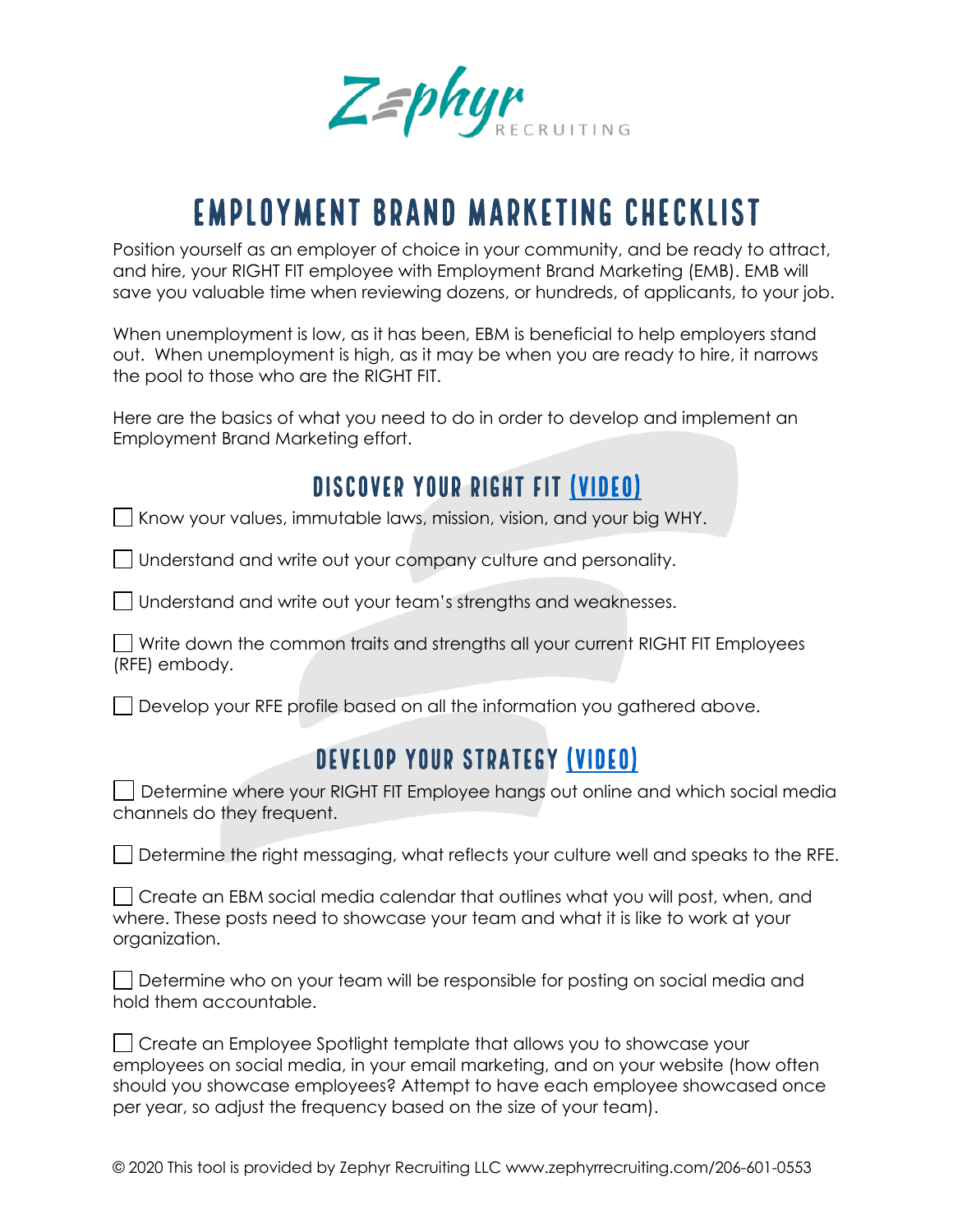

Determine other ways you can communicate and market your company as an Employer of Choice. What can you do in your community? Are there sponsorship opportunities, or volunteer opportunities? What about events you can support or be a vendor for? Any high school sports teams you can sponsor? Get creative and add them to your strategy plan.

What materials or supplies do you need to implement the strategy plan? Do you need team t-shirts or signs and posters for example?

Designate or rotate someone on your team to be the Team Reporter to document your culture, events you attend, the team in action, volunteering, etc. Use video, photography, and content writing.

Collect all this and put it in an Employee Brand Marketing Plan.

## Implement (Video)

Develop a professional-grade video for your website that shows your company culture and what it is like to work there. You can also get short snippets and use these for social media posts (like how many brands will have 60, 30 and 15 second ads).

Create a Careers or About Us page for your website that highlights you as an employer. Include the video mentioned above, along with testimonials from your team, a short and enticing description of what it is like to work there and how you support your team. Add in benefits if you offer them, and anything else that showcases you as an Employer of Choice. Look at other Careers and About Us pages to get ideas.

Order any shirts, signs or other supplies you need.

Add the Employment Brand Marketing process to your annual planning

 $\Box$  Keep doing the following:

- Post on chosen social media channels based on your social media calendar but be open to pivoting based on current events.
- Write and distribute your Employee Spotlight to your website, email marketing, and social media based on your chosen schedule.
- Schedule and attend any events or volunteer opportunities you identified.
- Do a quarterly check-up on your EBM plan, what is working, what is not?

#### **HIRE**

With all this in place you will be ready to hire your RIGHT FIT as soon as you hit submit on your next job posting!